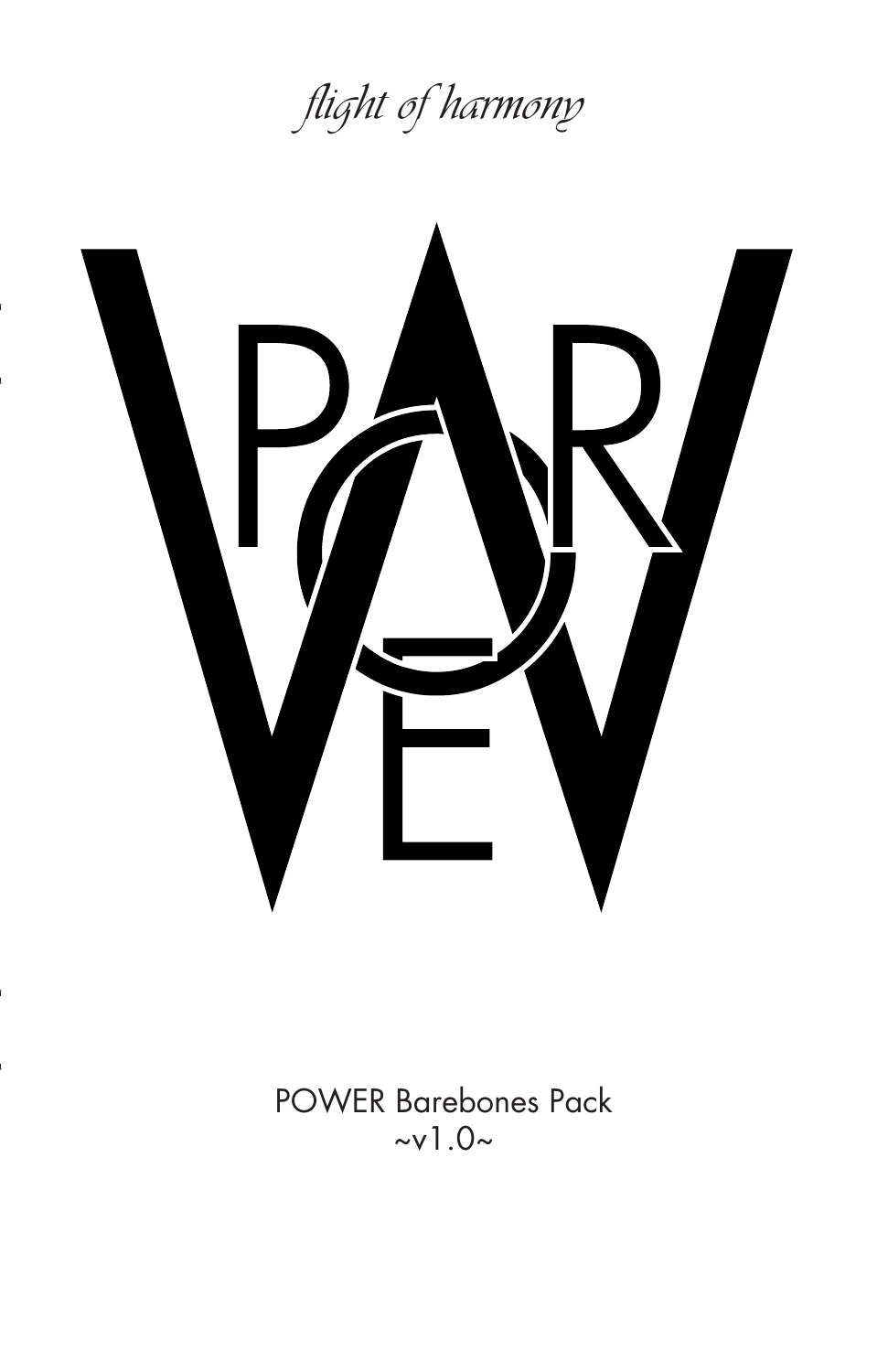

#### **Components**

|              | Assembled POWER PCB                                      |  |
|--------------|----------------------------------------------------------|--|
| $1*$         | 12VAC 1000mA wall adapter                                |  |
| $\mathbf{1}$ | 13" 18AWG DC power harness                               |  |
| 1            | DPDT power switch with hardware                          |  |
| 1            | 2.1mm x 5.5mm x 9.5mm barrel-style AC jack with hardware |  |
| $\mathbf{1}$ | MTA156 4-pin 22AWG IDC connector (switch)                |  |
| $\mathbf{1}$ | MTA156 2-pin 22AWG IDC connector (AC jack)               |  |
| $\mathbf{1}$ | Red 5mm LED (V+)                                         |  |
| 1            | Yellow 5mm LED (V-)                                      |  |
| 2            | Molex SL-series 0.1" 2-pin housing (PCB end)             |  |
| 2            | Molex SL-series 0.1" crimp terminals (PCB end)           |  |
| 2            | Molex KK-series 0.1" 2-pin housing (LED end)             |  |
| 4            | Molex KK-series 0.1" crimp terminals (LED end)           |  |

\* Only part of standard PWBP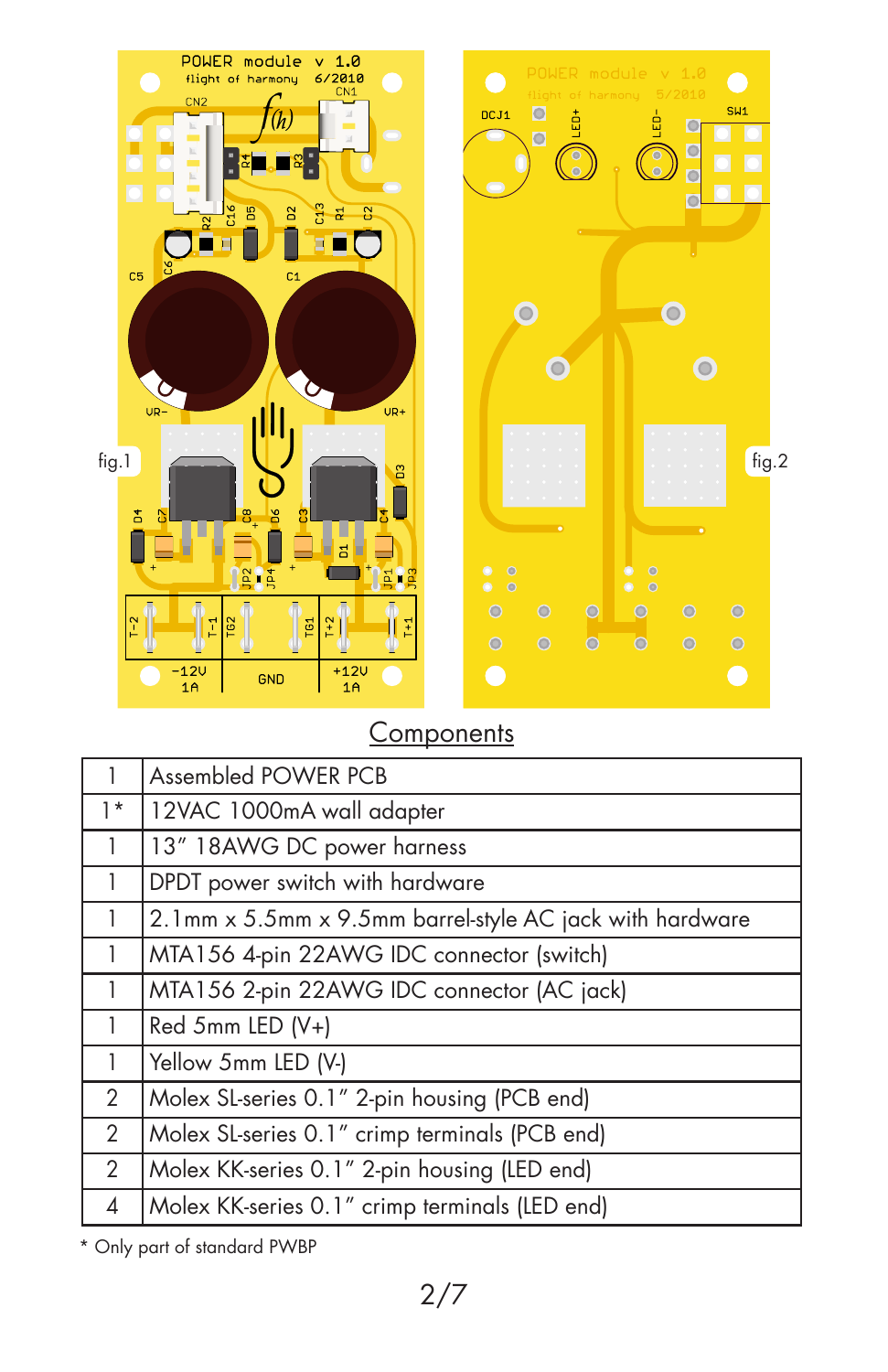## **Specifications**

| Module width           | 10 h.p.          |             |
|------------------------|------------------|-------------|
| Input voltage          | 12VAC            |             |
| Maximum current output | $I_{v_{+}} = 1A$ | $I_v = -1A$ |
| Output voltage         | ±12VDC           |             |

## What is it?

This one is pretty straightforward: a power supply for your modular synthesizer rig. No sweet spots, no easter eggs, it just makes juice.

POWER was designed with portable racks in mind — shallow depth, reduced weight, and keeping the mains transformer outside of the case to eliminate related noise and heat –– but it can be used to supply any compatible system.

## Usage

The standard AC wall adapter (if you purchased the standard unit) is rated for 1 Ampere (A. K. A. 1 Amp, 1A, 1000mA), as is the POWER module itself. For best performance – and this applies to ALL electronics, by the way – you should never run POWER at its maximum rating. A 60% load (600mA) is the practical limit for best performance.

If you need/want to run it up to 75% or 80%, a greater capacity adapter is needed to maintain performance. Adapters get hotter as more power is drawn from them, which increases the internal resistance and thusly reduces the performance. A 1500mA rated adapter is recommended.

The adapter plug must be a 2.1mm x 5.5mm x 9.5mm barrel-type plug.

## Input Connections

AC jack: CN1 is for the AC adapter jack. Tip wire to the top pin, sleeve wire to the bottom pin (as shown in fig. 1).

Power switch: CN2 is for the power switch. When the switch is turned ON, pin 1 is connected to pin 4, pin 2 is connected to pin 3.

## **Output Connections**

LED+: From the front side, this is the header next to R3 and is the +12V LED (red). Anode (longest leg of the LED) to the top, cathode (shortest leg of the LED) to the bottom.

LED–: From the front side, this is the header next to R4 and is the -12V LED (yellow). Anode (longest leg of the LED) to the top, cathode (shortest leg of the LED) to the bottom.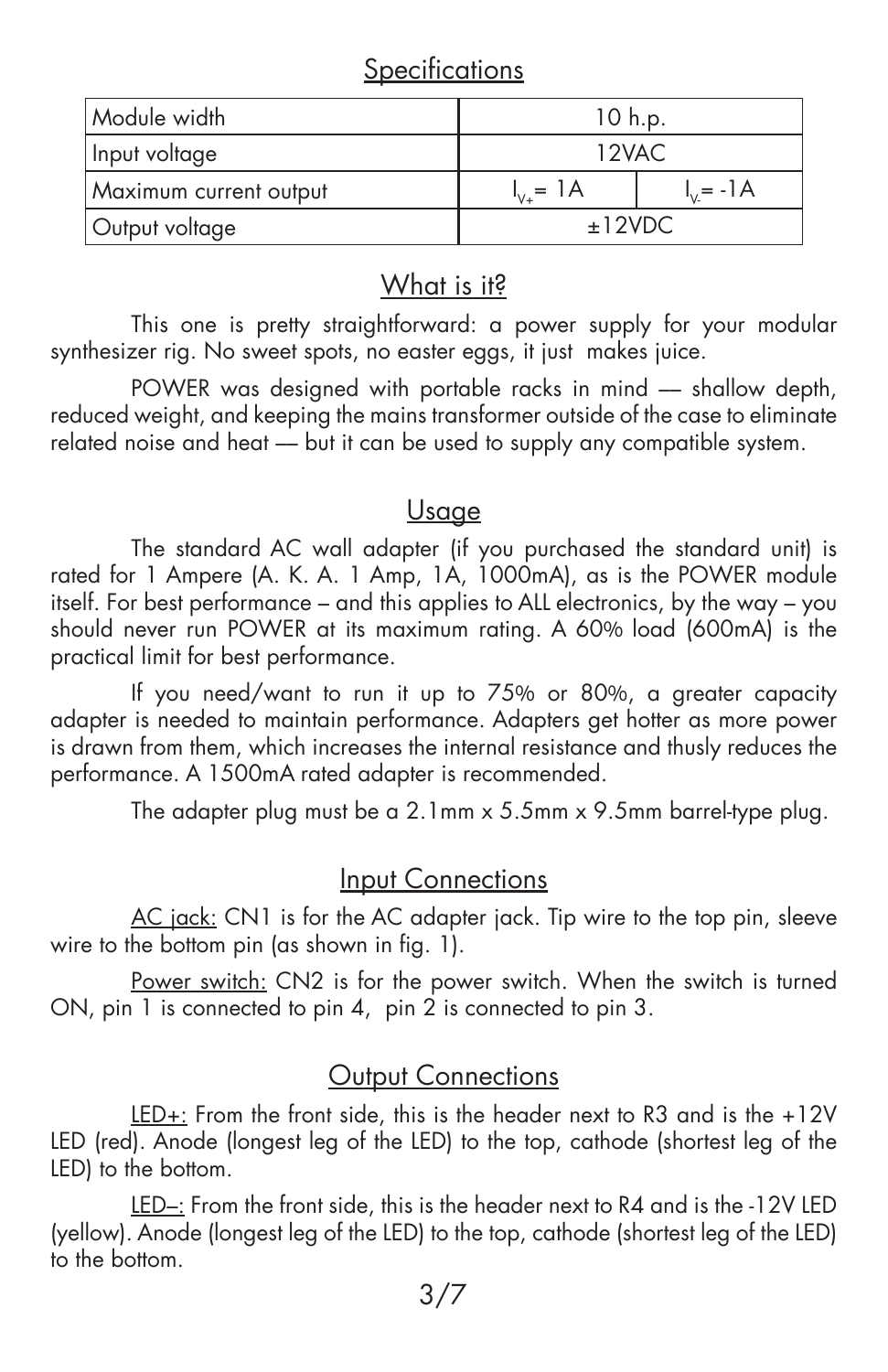

#### IMPORTANT



The LEDs are <u>required</u> for stable operation at low levels of current draw.

This means they must be attached, even if you do not plan to panel-mount them. Just put them on short leads (or even just solder them to the headers).

## Power Connections

The power output connectors are standard 0.25" width male quick-connect terminals, compatible with the standard Doepfer PSU harnesses and distribution board terminals.

T+1 & T+2: +12V T-1 & T-2: -12V TG1 & TG2: System ground

# Compensation jumpers

 Power supplies are infamous for mysteriously becoming unstable. Their performance is dependent upon the type of load they are powering, and no two systems are the same. As I have dealt with this sort of problem in the past, there are provisions on the PCB to adjust the regulator output capacitors to tailor output performance to your specific load characteristics.

The existing jumpers – JP1(V+) & JP2(V-) – bypass these provisions, and are required for normal operation. The positions marked JP3 & JP4 are connected in parallel with C4 and C8, respectively, and can be used to increase the regulator output capacitance. Cut JP1 or JP2 as necessary to reduce the output capacitance.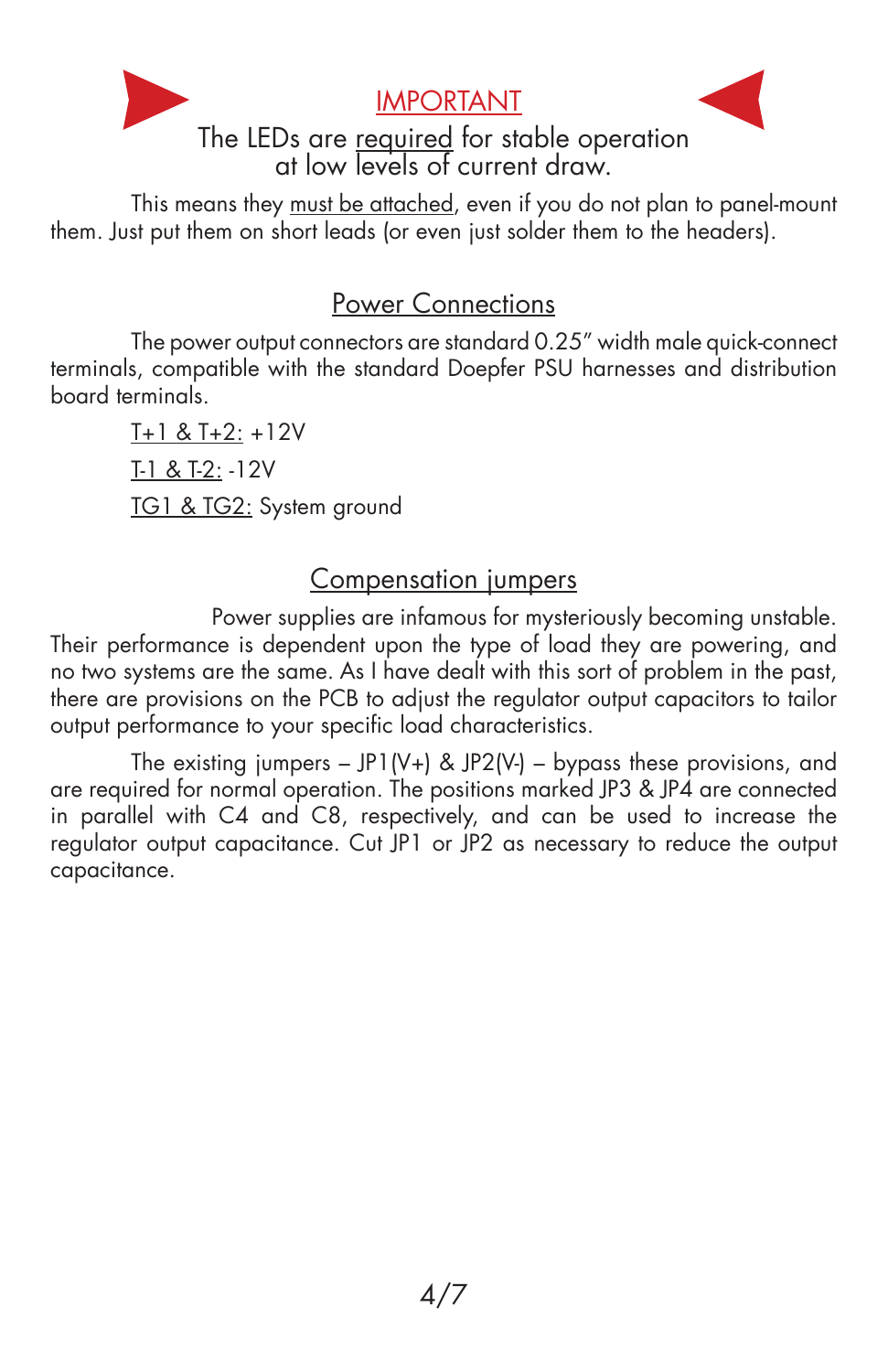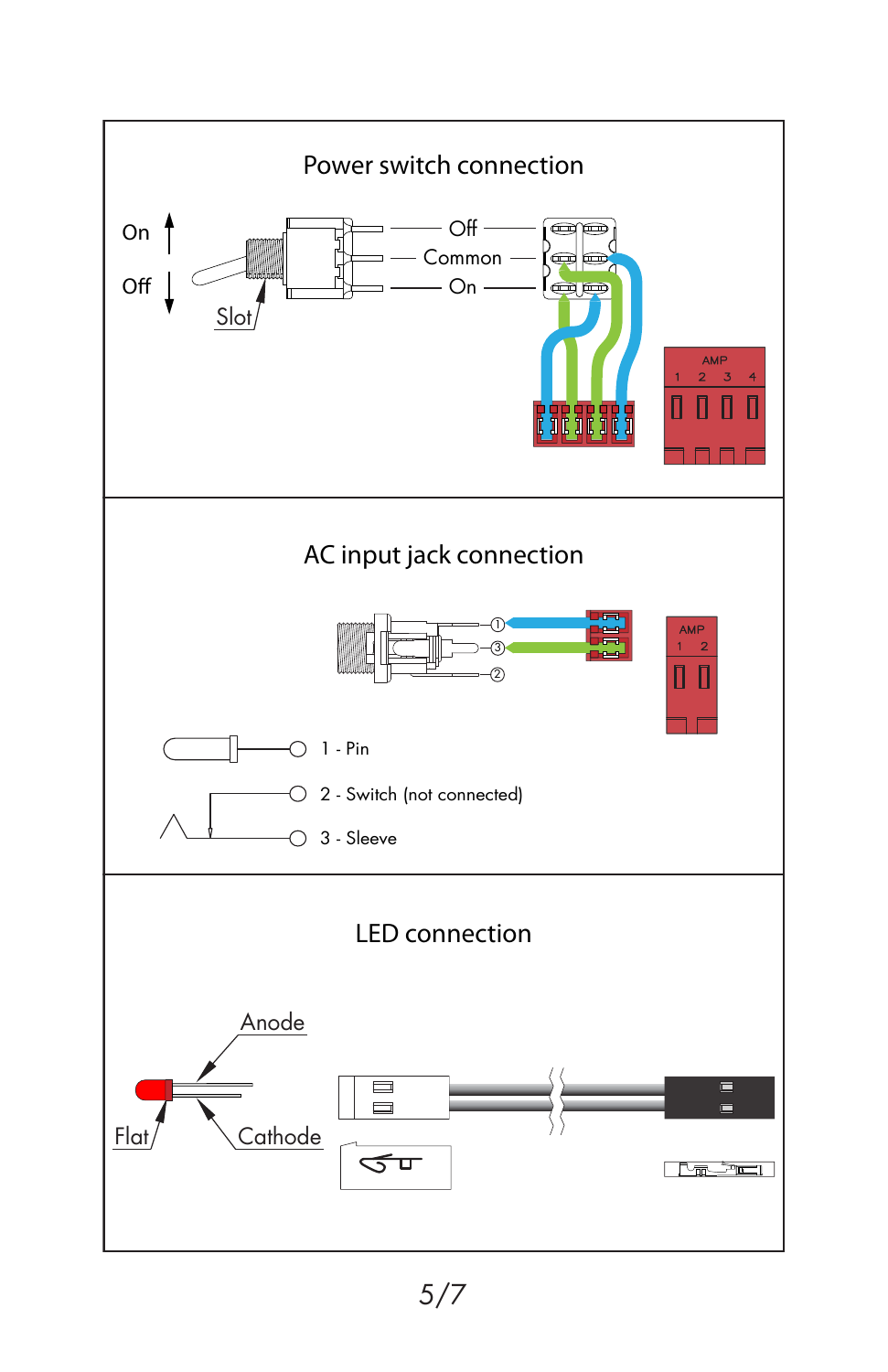Panel template



6/7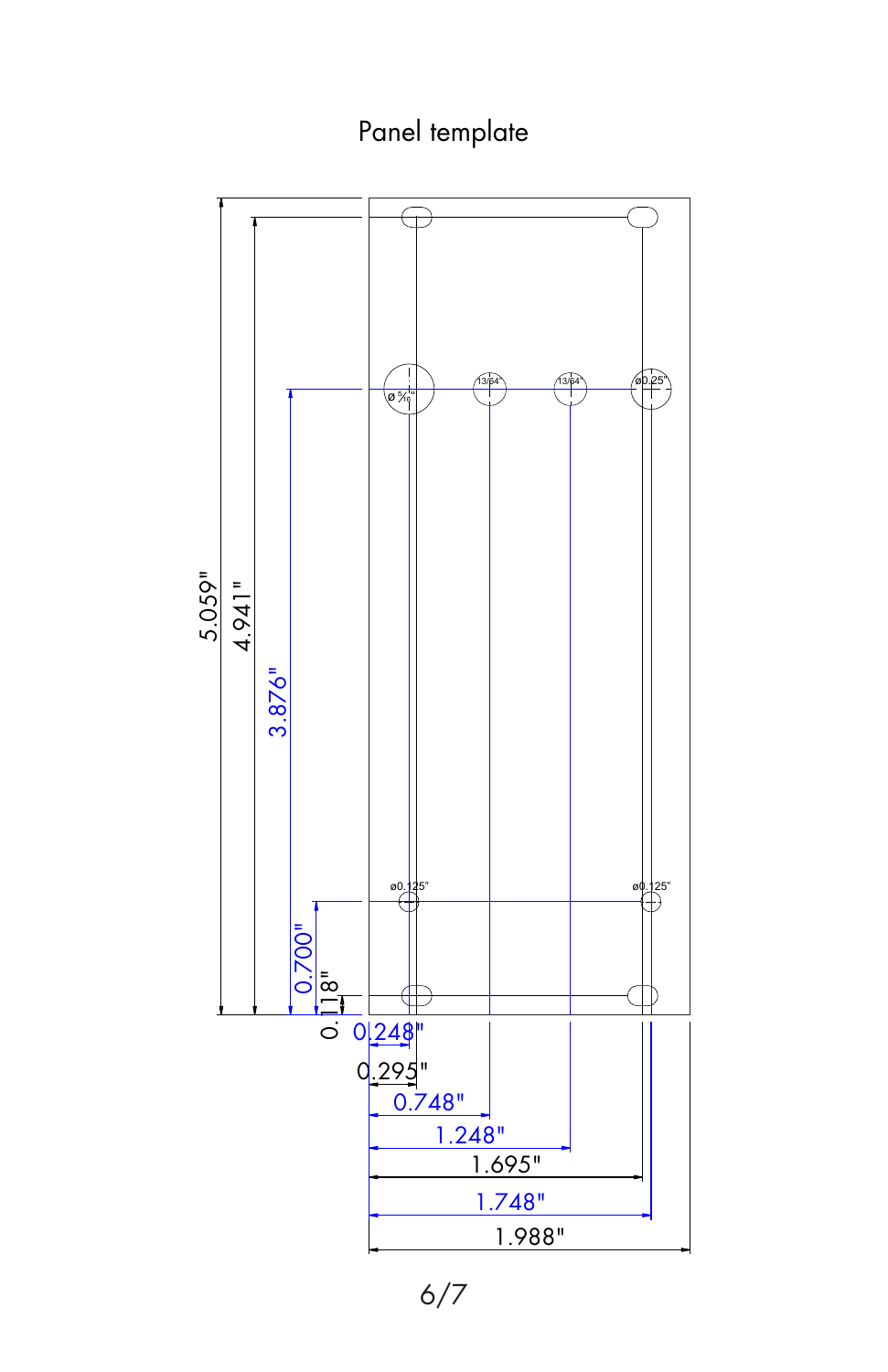# Graphics